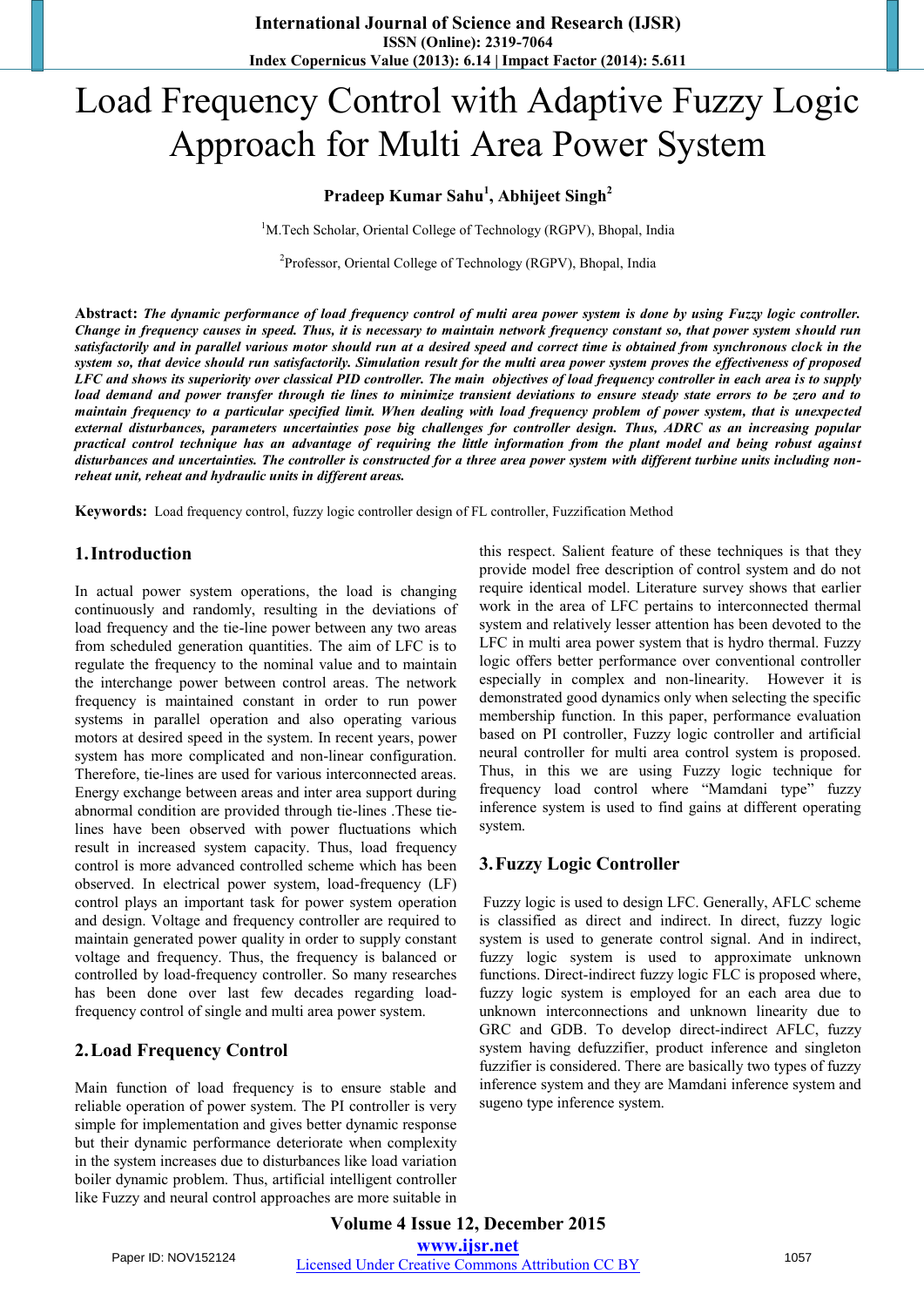

**Figure 1:** Basic structure of fuzzy controller

#### **4.Design of FL Controller**

Fuzzy logic controller's (FLC) are knowledge based controllers usually derived from a knowledge acquisition process or automatically synthesized from self-organizing control architecture. It typically defines a non-linear mapping from the system's state space to the control space.

The advantages of FLC's are, 1) Controller parameters can be changed very quickly by the system dynamics because no parameter estimation is required in designing controller for non-linear system. 2) It provides an efficient way of coping with imperfect information and offers flexibility in decision making process. The basic configuration of fuzzy logic based LFC composes the following components:

- 4.1 A fuzzification interface.
- 4.2 A knowledge base
- 4.3 A decision making logic and
- 4.4 A defuzzification interface.

The next step is to fuzzifying the input.The universe of discourse of the inputs is divided into seven fuzzy sets of triangular. The first block inside the controller is Fuzzification, which converts each piece of input data to degrees of membership by a lookup in one or several membership functions. The fuzzification block thus matches the input data with the conditions of the rules to determine how well the condition of each rule matches that particular input instance. There is a degree of membership for each linguistic term that applies to that input variable. Finally defuzzication is done to get required crisp output. The reverse of fuzzification is called defuzzification. The use of FLC produces required output in a linguistic variable. These linguistic variables have to be transformed to crisp output.



**Figure 2:** Diagram of fuzzy inference system.

## **5.Area Control Error**

Fuzzy logic controller takes the input as ACE and ACE, ACE proportional to frequency deviation and tie line power deviation. So, if ACE settles down properly, all other dynamic parameters are settled down.

#### **Implementation of Membership Function**

Membership Function specifies the degree to which a given input belongs to a set. In literature, many shapes of membership functions are used. Out of these many researchers used triangular type membership function. Further, membership function is segregated into seven linguistic variables:

- 1. Negative Big (NB)
- 2. Negative Medium (NM)
- 3. Negative Small (NS)
- 4. Zero (ZO)
- 5. Positive Small (PS)
- 6. Positive Medium (PM) and
- 7. Positive Big (PB).

Twenty Five rules are defined for fuzzy rule table between input and output functions. Today control systems are usually described by mathematical models. Usually fuzzy logic control system is created from four major elements presented on Figure 2: fuzzification interface, fuzzy inference engine, fuzzy rule matrix and defuzzification interface.

#### **6.Problem Formulation**

The aim of LFC is to maintain real power balance in the system through control of system frequency. Whenever the real power demand changes, a frequency change occurs. This frequency error is amplified, mixed and changed to a command signal which is sent to turbine governor. The governor operates to restore the balance between the input and output by changing the turbine output. This method is also referred as Megawatt frequency or Power-frequency (Pf) control. Suppose now that we have an interconnected power system broken into two areas each having one generator. The areas are connected by a single transmission line. The power flow over the transmission line will appear as a positive load to one area and an equal but negative load to the other, or vice versa, depending on the direction of flow. The direction of flow will be dictated by the relative phase angle between the areas, which is determined by the relative speed -deviations in the areas.

#### **7.Proposed Method**

In this paper an interconnected power system broken into two areas each having one generator. The areas are connected by a single transmission line. The power flow over the transmission line will appear as a positive load to one area and an equal but negative load to the other, or vice versa, depending on the direction of flow. The direction of flow will be dictated by the relative phase angle between the areas, which is determined by the relative speed -deviations in the areas. Consider a three area system interconnected via the tieline and hence at steady state the equation becomes,

$$
\Delta \omega_1 = \Delta \omega_2 = \Delta \omega_3
$$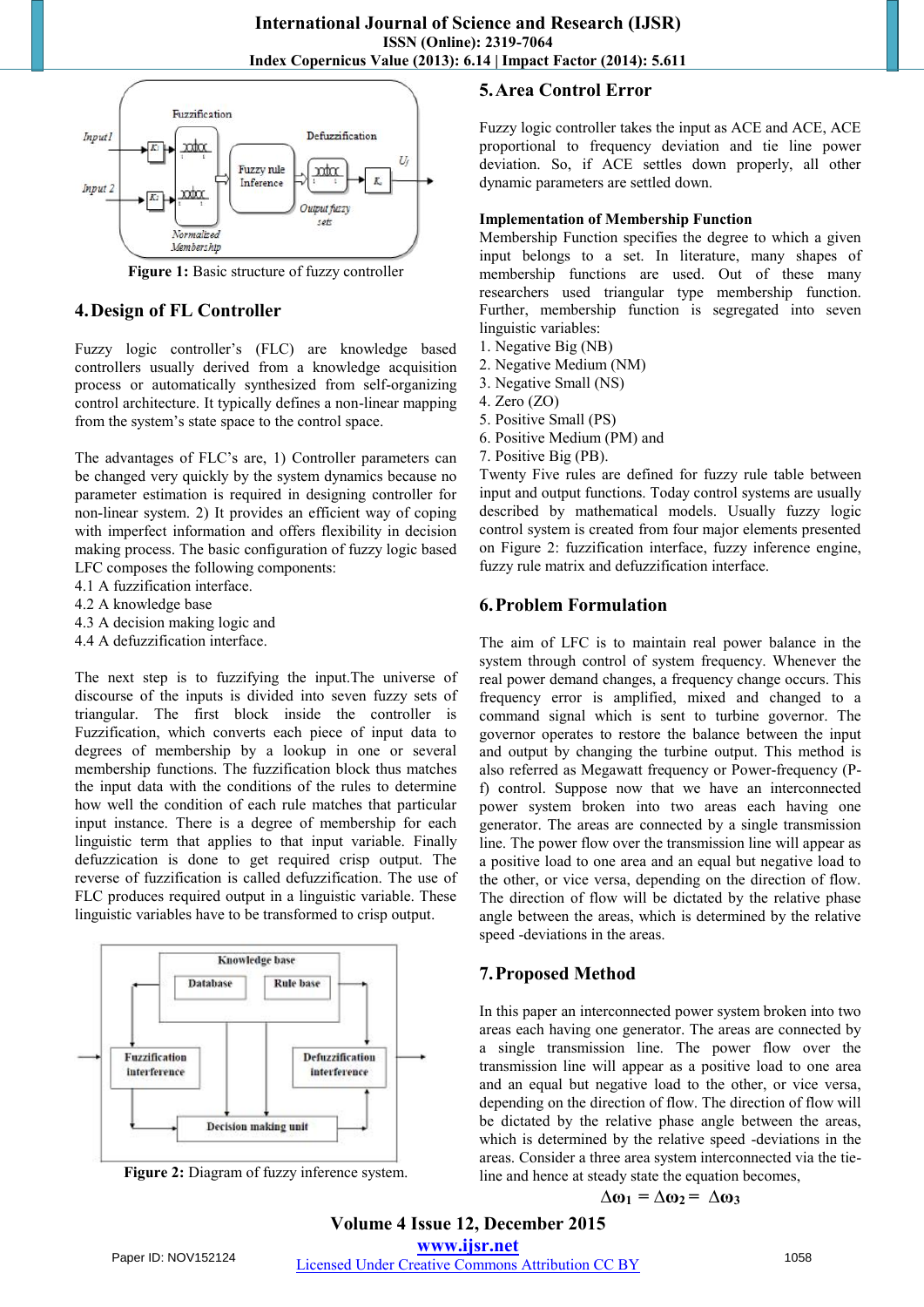$$
\frac{d(\Delta \omega 1)}{dt} = \frac{d(\Delta \omega 2)}{dt} = \frac{d(\Delta \omega 3)}{dt}
$$

$$
\Delta \omega = \frac{-\Delta P l 1}{\frac{1}{R_1} + \frac{1}{R_2} + \frac{1}{R_3} + D l + D 2 + D 3}
$$

If we consider the  $i<sup>th</sup>$  control area, its net interchange equals the sum of the megawatts on all m outgoing tie lines. As the area control error ACE<sub>i</sub> ought to be reflective of the total exchange of power it should thus be chosen of the form

$$
ACE_i = \sum_{j=1} \Delta P_{ij} + B_i \Delta f_i
$$

This error is added to the biased frequency error and the ACE. The ACE is communicated with all area generators that are participating in the secondary LFC.

The main objective is now to keep the frequency deviation or change in frequency for change in load of three areas in steady state should be zero.



**Figure 3:** A Three Area Power System

#### **8.Simulation Model**



# **9.Simulation Results**

In this paper controlling the load frequency of the different areas and particularly 3 areas are taken for the load frequency control. For this controlling purpose , the adaptive fuzzy logic approach is used as a tool and here total 25 fuzzy rules and triangular member function are used. The main purpose of using Fuzzy logic controller is that is very robust and reliable.

#### **Different frequency deviation with respect to time**



**Figure 5:** response of three area power system under scenario I







**Figure 7:** response of three area power system under scenario III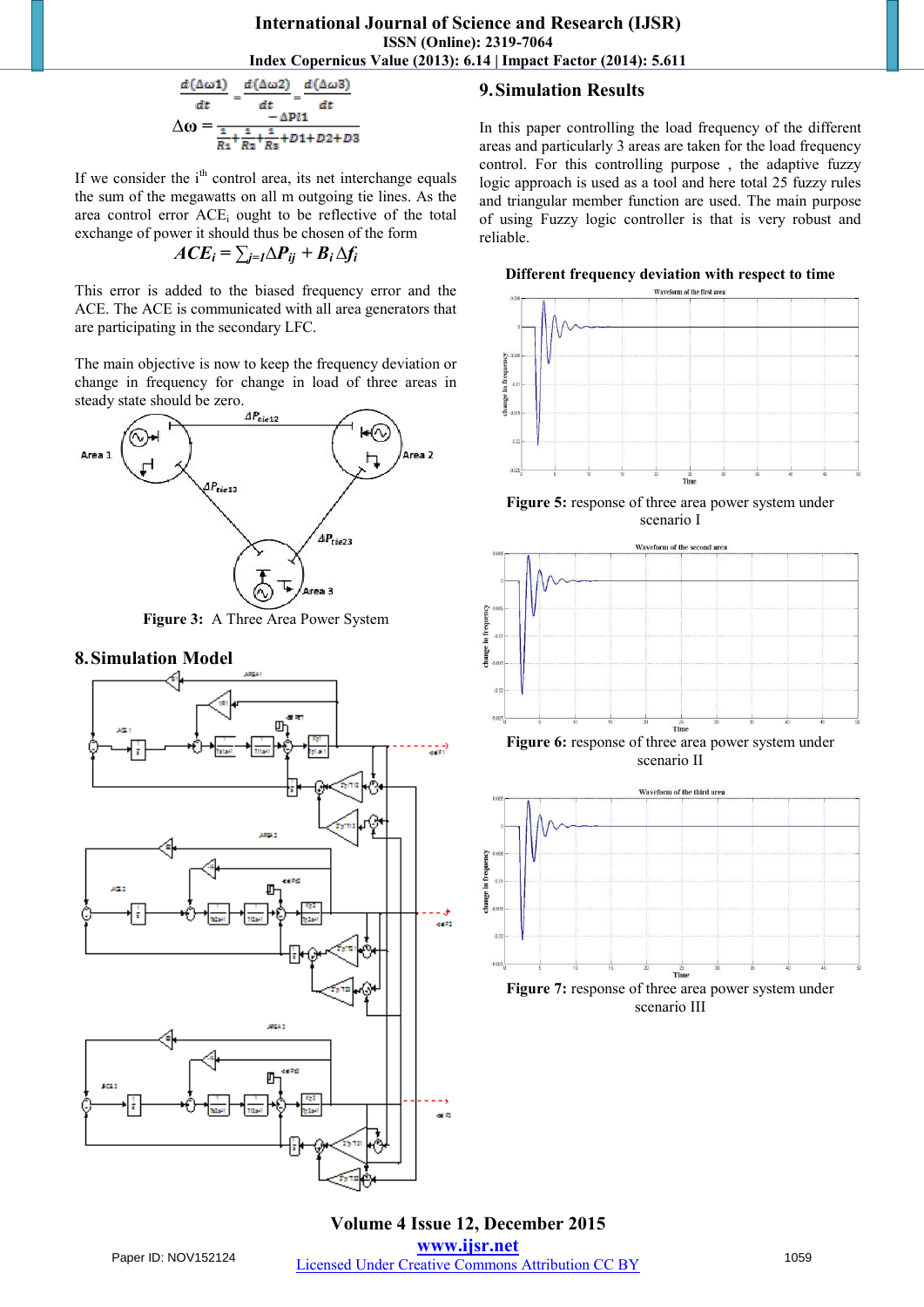

**Figure 8:** response of three area power system for ace under



**Figure 9:** response of three area power system for dace under scenario I



**Figure 10:** response of three area power system for ki under scenario I



Figure 11: response of three area power system for kp under scenario I

# **10. Conclusion**

A fuzzy logic controller (FLC) including conventional integral controller has been proposed to damp out the deviations of the frequency and tie-line power for the interconnected power areas and also to keep the interchanged power at the scheduled value. A fuzzy logic controller (FLC) including conventional integral controller has been proposed to damp out the deviations of the frequency and tie-line power for the interconnected power areas and also to keep the interchanged power at the scheduled value. The proposed FLC is more effective means for improving the dynamic performance of the two power area compared to the conventional integral controller. The proposed FLC is more effective means for improving the dynamic performance of the two power area compared to the conventional integral controller. The proposed FLC controller still achieves good dynamic performance when the GRC is considered and ensures the stability of power areas for all load demand changes.

# **References**

- [1] C. Zhang, L. Jiang, Q. H. Wu, Y. He, and M. Wu, "Delay-dependent robust load frequency control for time delay power systems," IEEE Trans. Power Syst., vol. 28, no. 3, pp. 2192–2201, Aug. 2013.
- [2] H. Trinh, T. Fernando, H. H. C. Iu, and K. P. Wong, "Quasi-decen- tralized functional observers for the LFC of interconnected power sys- tems," IEEE Trans. Power Syst., vol. 28, no. 3, pp. 3513–3514, Aug.2013.
- [3] S. Saxena and Y. V. Hote, "Load frequency control in power systems via internal model control scheme and model-order reduction," IEEE Trans. Power Syst., vol. 28, no. 3, pp. 2749–2757, Aug. 2013.
- [4] H. Bevrani and T. Hiyama, "On load-frequency regulation with time delays: Design and real-time implementation," IEEE Trans. Energy Convers., vol. 24, no. 1, pp. 292–300, Mar. 2009.
- [5] H. Shayeghi, H. A. Shayanfar, and A. Jalili, "Load frequency control strategies: A state-of-the-art survey for the researcher," Energy Con-vers. Manag., vol. 50, pp. 344–353, 2009.
- [6] Ibraheem, P. Kumar, and D. P. Kothari, "Recent philosophies of au- tomatic generation control strategies in power systems," IEEE Trans. Power Syst., vol. 20, no. 1, pp. 346–357, Feb. 2005.
- [7] W. Tan, "Unified tuning of PID load frequency controller for power systems via IMC," IEEE Trans. Power Systems, vol. 25, no. 1, February 2010.
- [8] S.K. Aditya, and D.Das,"Load-Frequency Control of an Interconnected Hydro-Thermal Power System with New Area Control Error Considering Battery Energy Storage Facility," International Journal of Energy Research, vol.24, pp.525-538, 2000.
- [9] M. U. Usama, D. Kelle, and T. Baldwin, "Utilizing Spinning Reserves as Energy Storage for Renewable Energy Integration," Power Systems Conference, Clemson University, pp.1-5, March 2014.
- [10] D. Kottick, M. Blau, and D. Edelstein, "Battery Energy Storage for frequency regulation in an Island Power System", IEEE Transactions on Energy Conversion, vol. 8, no.3, pp.455-459, September 1993.
- [11]Prakash K. Ray, Soumya R. Mohanty, Nand Kishor,"Proportional– integral controller based smallsignal analysis of hybrid distributed generation systems," Energy Conversion and Management, vol. 52, no.4, pp.1943–1954, April 2011.
- [12]H. Bevrani, F. Habibi, P. Babahajyani, M. Watanabe, and Y. Mitani, "Intelligent Frequency Control in an AC

# **Volume 4 Issue 12, December 2015**

**www.ijsr.net**